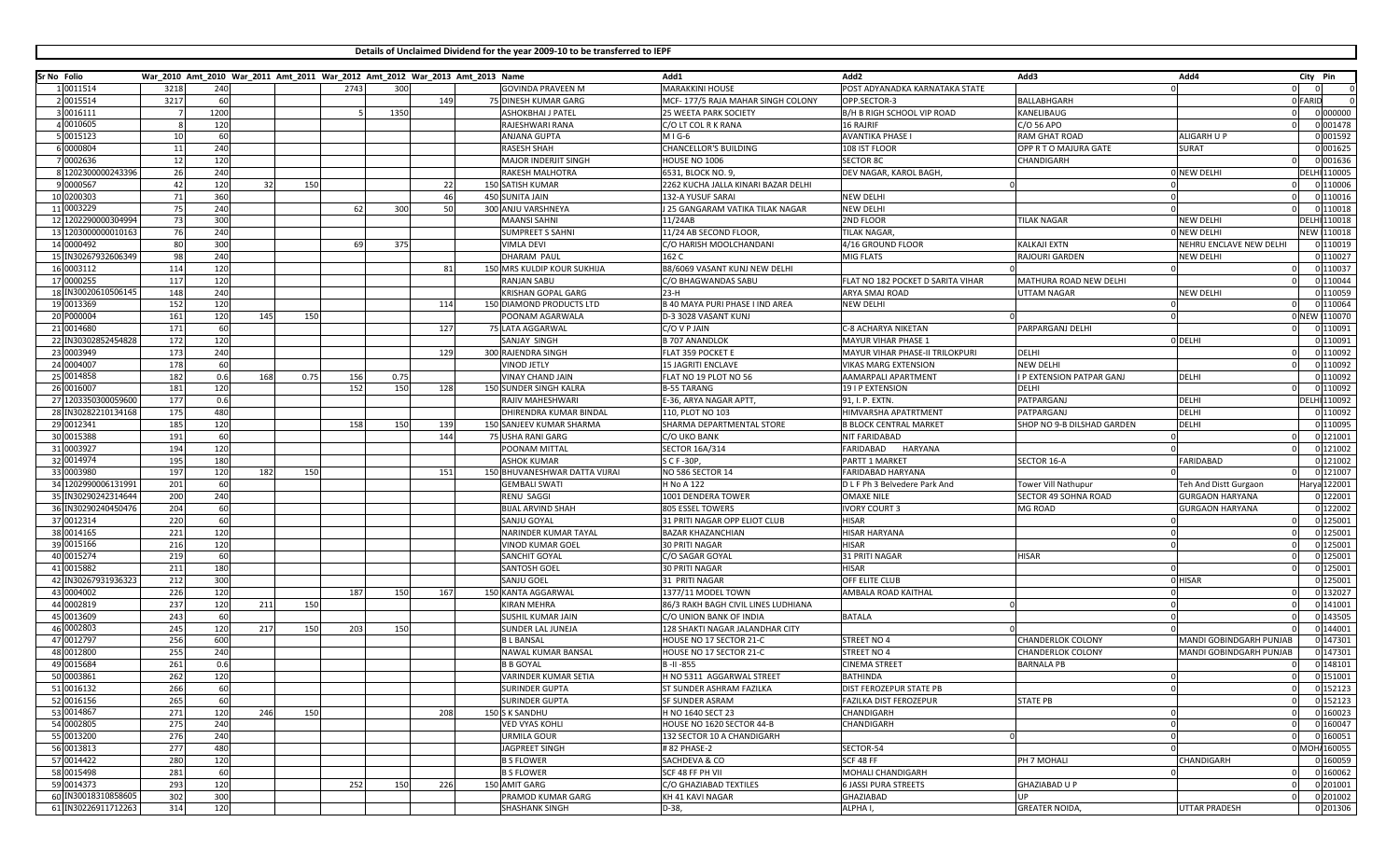| 62 0013726           | 331 | 120            |     |     |     |      |      | <b>RAJEEV SONI</b>                                   | 120/193 LAJPAT NAGAR                                        | <b>KANPUR</b>                                           |                                        |                           | 0 208005     |
|----------------------|-----|----------------|-----|-----|-----|------|------|------------------------------------------------------|-------------------------------------------------------------|---------------------------------------------------------|----------------------------------------|---------------------------|--------------|
| 63 0015622           | 333 | 12C            |     |     |     |      |      | VISHAL GARG                                          | 117/143 17-2 PANDU NAGAR                                    | KANPUR                                                  |                                        |                           | 0 208005     |
| 64 0010021           | 334 | 120            |     |     |     |      |      | SANDEEP AGRAWAL                                      | 111/428 ASHOK NAGAR                                         | KANPUR                                                  |                                        |                           | 0 208012     |
| 65 0012625           | 344 | 120            | 312 | 150 |     |      |      | <b>SAROJ JAIN</b>                                    | B2/634 BHADAINI                                             | VARANASI                                                |                                        |                           | 0 221001     |
| 66 0015356           | 349 | 60             |     |     |     |      |      | <b>SHASHI SHUKLA</b>                                 | 1317 BEGUM GANJ GARAHIA                                     | <b>FAIZABAD CITY</b>                                    | U P                                    |                           | 0 224001     |
| 67 IN30051312493154  | 347 | 60             | 317 | -75 |     |      |      | RAM PRATAP OJHA                                      | 2/3/26 C KHANDHARI BAZAR                                    | FAIZABAD                                                |                                        | <b>OUTTAR PRADESH</b>     | 0 224001     |
| 68 IN30105510541779  | 351 | 240            |     |     |     |      |      |                                                      | 63/9                                                        |                                                         |                                        |                           | 0 226001     |
| 69 0002780           |     |                |     |     |     |      |      | <b>URMILA GUPTA</b>                                  |                                                             | HATA RASOOL KHAN                                        | <b>LAL KUAN</b>                        | LUCKNOW                   |              |
|                      | 358 | 12C            |     |     |     |      |      | <b>SHALEEN CHANDRA</b>                               | HARI SADAN 250/6 RAJENDRA NAGAR                             | LUCKNOW U P                                             |                                        |                           | 0 226004     |
| 70 0013393           | 374 | 120            |     |     |     |      |      | <b>VIJAYA SAXENA</b>                                 | C/O D C SAXENA                                              | MMIG 10 SECTOR C                                        | JANAKIPURAM SITAPUR ROAD YOJNA         | <b>LUCKNOW</b>            | 0 226021     |
| 71 0014400           | 379 | 360            |     |     | 323 | 450  |      | PRAVEEN KHADELWAL                                    | 190-A CIVIL LINES                                           | BAREILLY                                                |                                        |                           | 0 243001     |
| 72 0000198           | 393 | 180            |     |     |     |      |      | <b>ANJANA GUPTA</b>                                  | TB-7 TEACHER'S COLONY                                       | ASHIYANA I KANTH ROAD                                   | MORADABAD                              |                           | 0 244001     |
| 73 0014470           | 394 | 240            | 355 | 300 | 334 | 300  |      | <b>MONA AGGARWAL</b>                                 | 26-PRINCE ROAD                                              | MORADABAD                                               |                                        |                           | 0 244001     |
| 74 IN30021414191754  | 392 | 60C            |     |     |     |      |      | <b>RAIS AHMAD</b>                                    | M S INTER SEAS TRADERS BARA SHAH                            | SAFA P O BOX NO 41                                      |                                        | 0 MORADABAD UTTAR PRADESH | 0 244001     |
| 75 0010475           | 397 | 120            | 360 | 150 | 336 | 150  |      | <b>VIRENDER KUMAR</b>                                | 3 COURT ROAD                                                | OPP SOPHIA MARKET SAHA                                  | RANPUR (U P)                           |                           | 0 247001     |
| 76 0003835           | 407 | 360            |     |     |     |      |      | SHAKUNTALA DEVI                                      | C/O M/S MOOL CHAND BABOO RAM                                | PILIBHIT UP                                             |                                        |                           | 0 262001     |
| 77 0013014           | 412 | 240            |     |     |     |      |      | <b>HARI SHANKER AGRAWAL</b>                          | AHSARFI MARKET NEAR POST OFFICE                             | SONKH DIST MATHURA<br>U P                               |                                        |                           | 0 281123     |
| 78 IN30165310014125  | 421 | 60             |     |     |     |      |      | <b>ASHOK KUMAR JAIN</b>                              | 31 SARASWATI COLONY                                         | NEAR CANARA BANK                                        | FIROZABAD                              | TUNDLA                    | 0 283204     |
| 79 0015862           | 430 | 0.6            |     |     | 358 | 0.75 | 326  | 0.75 KUSUM KUNDALIA                                  | C/O BACHHRAJ KUNDALIA                                       | <b>18 SHIV PATH</b>                                     | <b>SURAJ NAGAR WEST</b>                | CIVIL LINES JAIPUR        | 0 302006     |
| 80 0016025           | 452 | 12C            |     |     | 378 | 150  |      | SITA DEVI JAIMINI                                    | C/O GANGA SAHAI JAIMINI                                     | <b>CEMENT AGENT</b>                                     | <b>GANGAPUR CITY R S</b>               |                           | 0 322201     |
| 81 0003865           | 456 | 12C            |     |     | 382 | 150  | 349  | 150 RADHEYSHYAM GUPTA                                | C/O SHYAM AND COMPANY RAMGANJ MANDI                         | <b>RAJASTHAN</b>                                        |                                        |                           | 0 326519     |
| 82 0014108           | 458 | 120            |     |     |     |      |      | <b>MOHD ASLAM</b>                                    | C/O A U KHAN                                                | V/5 CIVIL LINES DAILAB RD                               | <b>BANSWARA</b>                        |                           | 0 327001     |
| 83 0013210           | 464 | 360            |     |     |     |      |      | NAVRATAN AGARWAI                                     | C/O MOHANLAL KISHAN GOPAL                                   | BACHAWATO KA CHOWK BIKANER                              |                                        |                           | 0 334005     |
| 84 0011564           | 482 | 240            | 440 | 300 | 398 | 300  |      | <b>KUMUD J UDANI</b>                                 | 601 CRESENT F BUILDING 6TH FLOOR                            | RACE COURSE ROAD OPP A G OFFICE                         | RAJKOT                                 |                           | 0 360001     |
| 85 0000723           | 492 | 12C            | 441 | 150 |     |      |      | <b>JYOTSNA PATEL</b>                                 | MILAN 1 MASTER SOCIETY RAJKOT                               |                                                         |                                        |                           | 0 360002     |
| 86 0014922           | 501 | 900            |     |     |     |      |      | <b>MAHESH R PATEL</b>                                | GIN PLOT OPP BAL MANDIR                                     | DHORAJI                                                 |                                        |                           | 0 360410     |
| 87 IN30097410642409  | 506 | 3 <sup>0</sup> |     |     |     |      |      | MAGANLAL MAHIDAS SAPARIA                             | MAKADIYA VADI,                                              |                                                         |                                        | 0 JAMJODHPUR              | 0 360530     |
| 88 0012345           | 538 | 240            | 489 | 300 | 451 | 300  |      | <b>MANORAMA SINGH</b>                                | <b>B-6-6 DIGJAM COLONY</b>                                  | AERODROME ROAD JAMNAGAR GUJARAT                         |                                        |                           | 0 361006     |
| 89 0014513           |     |                |     |     |     |      |      |                                                      |                                                             | SANSKAR NAGAR                                           |                                        |                           |              |
|                      | 564 | 120            |     |     |     |      | 429  | 150 HARSHA TUSHAR BHATT                              | FRIPADA PLOT NO 30 B                                        |                                                         | BHUJ KUTCH                             | GUJARAT                   | 0 370001     |
| 90 0011298           | 579 | 312            |     |     | 492 | 390  |      | <b>ALPA GANDHI</b>                                   | PARSHWA 3 MANGAL PARK NEW VIKAL GRAN R PALDI AHMEDABAD      |                                                         |                                        |                           | 0 380001     |
| 91 0011513           | 591 | 60             | 515 | 75  |     |      | 443  | 75 JAMBUDIWALA MANZOORAHMED G                        | 1804 SINDHIWAD                                              | <b>IAMALPUR</b>                                         | AHMEDABAD                              |                           | 0 380001     |
| 92 IN30305210173739  | 605 | 24             |     |     |     |      | 2804 | 30 SHITALKUMAR KALIDAS PATEL                         | 603- CHANDRALOK APPT                                        | SHAHIBAUG                                               |                                        | 0 AHMEDABAD               | 0 380004     |
| 93 0014063           | 627 | 60             |     |     |     |      |      | PIYUSH MODI                                          | C/O KHUSHMAN P MODI                                         | 8 LOWER LEVEL HAREKRISHNA COMPLEX                       | ELLISBRIDGE AHMEDABAD                  |                           | 0 380006     |
| 94 0011023           | 651 | 240            |     |     | 532 | 300  |      | ALPA KAMLESH GANDHI                                  | PARSHWA                                                     | 3 MANGAL PARK                                           | NEW VIKAS GRAH ROAD                    | AHMEDABAD                 | 0 380007     |
| 95 0011026           | 664 | 12C            |     |     | 537 | 150  |      | SHREEDEVI KAMLESH GANDHI                             | PARSHWA                                                     | 3 MANGAL PARK                                           | NEW VIKAS GRAH RD                      | PALDI AHMEDABAD           | 0 380007     |
| 96 0011299           | 637 | 12C            |     |     | 529 | 150  |      | <b>HETAL GANDHI</b>                                  | PARSHWA 3 MAAGAL PARK NEW VIKAS GRAH R AHMEDABAD            |                                                         |                                        |                           | 0 380007     |
| 97 0011491           | 646 | 240            |     |     | 555 | 300  |      | <b>ALPA GANDHI</b>                                   | PURSHWA                                                     | 3 MANGAL PARK SOCIETY NEW VIKASH GRUH PALDI AHMEDABAD   |                                        |                           | 0 380007     |
| 98 0011492           | 663 | 120            |     |     | 539 | 150  |      | <b>HETAL GANDH</b>                                   | PARSHWA                                                     | 3 MANGAL PARK SOCIETY NEW VIKASH GRUH PALDI AHMEDABAD   |                                        |                           | 0 380007     |
| 99 0011493           | 647 | 240            |     |     | 545 | 300  |      | <b>HETAL GANDHI</b>                                  | PARSHWA                                                     | 3 MANGAL PARK SOCIETY NEW VIKASH GRUH                   | PALDI AHMEDABAD                        |                           | 0 380007     |
| 100 0011494          | 660 | 1080           |     |     | 531 | 1350 |      | <b>HIREN GANDH</b>                                   | PARSHWA                                                     | 3 MANGAL PARK SOCIETY NEW VIKAS GRUH RI PALDI AHMEDABAD |                                        |                           | 0 380007     |
| 101 0015094          | 654 | -48            |     |     | 534 | 60   |      | <b>ALPA GANDHI</b>                                   | PARSHWA 3 MANGAL PARK OPP BHUMIKA FLATVIKAS                 |                                                         | GRUH RD PALDI AHMEDABAD                |                           | 0 380007     |
| 102 0015097          | 659 | 288            |     |     | 547 | 360  |      | HIREN KAMLESH GANDHI                                 | PARSHWA OPP BHUMIKA FLAT NEW VIKAS GRU PALDI AHMEDABAD      |                                                         |                                        |                           | 0 380007     |
| 103 0015098          | 633 | 192            |     |     | 553 | 240  |      | HIREN KAMLESH GANDHI                                 | PARSHWA NEW VIKAS GRUH RD OPP BHUMIKA ALDI AHMEDABAD        |                                                         |                                        |                           | 0 380007     |
| 104 0015099          | 653 | 480            |     |     | 530 | 600  |      | ALPA KAMLESH GANDHI                                  | PARSHWA OPP BHUMIKA FLAT NEW VIKAS GRU PALDI AHMEDABAD      |                                                         |                                        |                           | 0 380007     |
| 105 IN30226911637443 | 632 | 120            |     |     |     |      |      | JEENALEE HIREN GANDH                                 | PARSHVA-3, MANGAL PARK                                      | NAVA VIKAS GRUH RD PALDI,                               | AHMEDABAD                              | GUJARAT                   | 0 380007     |
| 106 0010826          | 704 | 180            |     |     |     |      | 548  | 225 ANSUYA K MAHADEVIA                               | 12 SHANTINIKETAN PARK                                       | NR S P COLONY POST NAVJIVAN                             | AHMEDABAD                              |                           | 0 380014     |
| 107 0011695          | 717 | 120            |     |     |     |      |      | PADMINI V NAIR                                       | F/1 KADAMBARI APARTMENTS                                    | BEHIND AMBER GARDEN JODHPUR CROSS RD AHMEDABAD          |                                        |                           | 0 380015     |
| 108 IN30267932608630 | 719 | 300            |     |     |     |      |      | ROOPA PARESH SHAH                                    | A/74                                                        | SAVITA GOVIND PLAZA                                     | VASTRAPUR SATELLITE                    | AHMEDABAD                 | 0 380015     |
| 109 0002137          | 762 | 240            |     |     |     |      |      | NAROTTAMDAS NARANDAS PATEL                           | C-87 KARMACHARI NAGAR CO-OP HSG SOCIETY VIBHAG-1 RANNA PARK |                                                         | GHATLODIYA AHMEDABAD                   |                           | 0 380061     |
| 110 0011566          | 767 | 240            |     |     | 640 | 300  |      | <b>SHREEDEVI GANDHI</b>                              | PAUSHWA 3 MANGAL PARK                                       | NEW VIKASHIRUH ROAD                                     | PALDI AHMEDABAD                        |                           | 0 380067     |
| 111 0014095          | 779 | 12C            |     |     |     |      | 598  | 150 RASIKLAL K PAREKH                                | PLOT NO 348/1 VATSALYA SECTOR NO 22                         | <b>GANDHINAGAR GUJ</b>                                  |                                        |                           | 0 382022     |
| 112 0014279          | 776 | 24             | 707 |     |     |      |      |                                                      |                                                             | PLOT NO 202 SECTOR 22                                   |                                        |                           | 0 382022     |
| 113 0001708          | 797 | 240            |     |     |     |      |      | <b>JIVARAJ SOLANKI</b><br>MR GUNVANT JETHALAL PARIKH | RAJNI GANDHA 2ND FLR                                        |                                                         | GANDHINAGAR<br>SAHIJPUR BOGHA HMEDABAD |                           | 0 382345     |
|                      |     |                |     |     |     |      |      |                                                      | 4 KRISHNA GOKUL SOCIETY                                     | NEXT TO B K TENAMENT NH8                                |                                        |                           |              |
| 114 0014091          | 798 | 120            |     |     |     |      |      | PASHABHAI KESHAVLAL PATEL                            | D/12 ANUPAM COLONY OPP ARVIND ESTATE                        | L B S RD THAKKAR NAGAR AHMEDABAD                        |                                        |                           | 0 382350     |
| 115 0013119          | 825 | 60             |     |     |     |      |      | PATEL MINALBEN JASVANTLAL                            | C/O JASVANTBHAI S PATEL                                     | NEW KRISHNA PARU OPP PUNCHSHIL                          | UNJHANG                                |                           | 0 384170     |
| 116 0012443          | 829 | 120            | 755 | 150 |     |      |      | HIRABEN SHANTILAL PATEL                              | 20 UMIYANAGAR SOCIETY                                       | DIST MEHSANA GUJARAT STATE PATAN                        | <b>JALCHOK PATAN</b>                   |                           | 0 384265     |
| 117 IN30127630229567 | 833 | 96             |     |     |     |      |      | KRISHNABEN LAXMANBHAI PATEL                          | 17 A SARASWATI SOCIETY                                      | <b>NEAR AMBAR CINEMA</b>                                | VISNAGAR                               | n guj                     | 0 384315     |
| 118 0012327          | 843 | 60             | 768 | 75  |     |      | 654  | 75 PRAVINKUMAR CHIMANLAL PANDYA                      | <b>OPP BHATHIJI MANDIR</b>                                  | RAVJIKAKA BHUVAN DESAI VAGO                             | NADIAD DIST KHEDA                      | <b>GUJARAT</b>            | 0 387001     |
| 119 IN30148510538457 | 885 | 480            |     |     |     |      |      | <b>INDUMATI PATEL</b>                                | 16, PRATAPGUNJ                                              | KRISHNAKUTIR                                            | PRATAPGUNJ                             | <b>BARODA</b>             | 0 390002     |
| 120 0000165          | 913 | 240            |     |     | 755 | 300  |      | NILAY GHANSHYAM VYAS                                 | F/11 ARVIND PARK                                            | NR JYOTI PARK P O E M E                                 | B/H NAVRACHNA SCHOOL                   | NEW SAMA ROAD BARODA      | 0 390008     |
| 121 0002169          | 911 | 240            |     |     |     |      |      | MANORAMA GHANSHYAM VYAS                              | C/O NILAY G VYAS                                            | F/11 ARVIND PARK NR JYOTI PARK                          | P O E M E B/H NAVRACHNA SCHOOL         | NEW SAMA ROAD BARODA      | 0 390008     |
| 122 1202900000014478 | 938 | 240            |     |     |     |      |      | RADHAMANI KRISHNAN                                   | 5, NIRAL PARK,                                              | B/H ISKON TEMPLE,                                       | OFF GOTRI ROAD,                        | BARODA                    | GUJAI 390021 |
| 123 0014576          | 939 | 120            | 852 | 150 |     |      | 720  | <b>150 RAJESH SHAH</b>                               | <b>B-66 JAVER NAGAR SOCY</b>                                | <b>HARNI ROAD</b>                                       | <b>BARODA</b>                          |                           | 0 390022     |
| 124 0000259          | 944 | 120            |     |     |     |      |      | AMITKUMAR KRISHNAKANT PARIKH                         | C/O DR K N PARIKH M D JUNA BAZAR                            | <b>BHARUCH</b>                                          |                                        |                           | 0 392001     |
| 125 0000260          | 946 | 120            |     |     |     |      |      | SHVETABEN KRISHNAKANT PARIKH                         | C/O DR K N PARIKH M D JUNA BAZAR                            | BHARUCH                                                 |                                        | $\Omega$                  | 0 392001     |
|                      |     |                |     |     |     |      |      |                                                      |                                                             |                                                         |                                        |                           |              |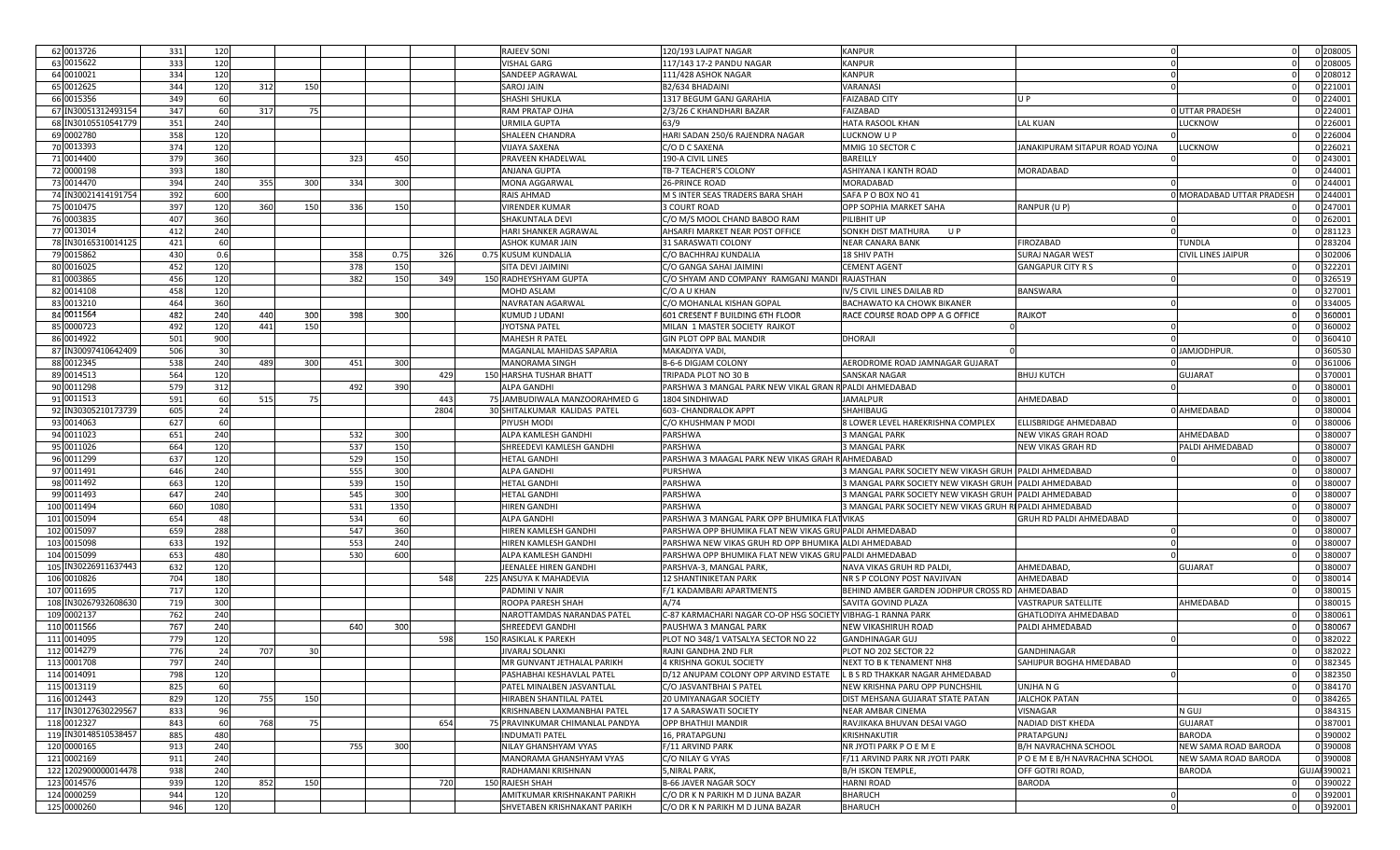| 126 0000262                | 948          | 120             |              |            |              |           |      | MINAXIBEN KRISHNAKANT PARIKH           | C/O DR K N PARIKH M D JUNA BAZAR                           | BHARUCH                                                               |                                          |                  | 0 392001            |
|----------------------------|--------------|-----------------|--------------|------------|--------------|-----------|------|----------------------------------------|------------------------------------------------------------|-----------------------------------------------------------------------|------------------------------------------|------------------|---------------------|
| 127 0013910                | 951          | 120             |              |            | 788          | 150       | 729  | 150 BASHIR YUSUF CHOKIWALA             | PATEL HOUSING SOCIETY BLOCK NO 55-56                       | IAMBUSAR STATION ROAD NEAR PETROL PUM AT & POST JAMBUSAR DIST BHARUCH |                                          | GUJARAT          | 0 392150            |
| 128 0014010                | 954          | 120             |              |            | 792          | 150       | 733  | <b>150 MANSUKH KUMBHAR</b>             | GATEGORY THREE 30/179 KEVADIA COLONY                       | DIST BHARUCH GUJARAT                                                  |                                          |                  | 0 393151            |
| 129 IN30042510119550       | 955          | 180             |              |            |              |           |      | ANILA DHANSUKHLAL BHAVSAR              | <b>HARI OM NAGAR</b>                                       | <b>NEAR - GRAMPANCHAYAT</b>                                           | AT - POST - MOTA VARACHHA                | DIST-SURAT       | 0 394101            |
| 130 0000784                | 961          | 240             |              |            |              |           |      | PUSHPABEN SANATKUMAR JOSHI             | STAFF QUARTER NO 7                                         | BARODA RAYON CO LTD                                                   | <b>UDHANA DIST SURAT</b>                 |                  | 0 394220            |
|                            |              |                 |              |            |              |           |      |                                        |                                                            |                                                                       |                                          |                  |                     |
| 131 0012859                | 962          | 240             |              |            | 794          | 300       |      | SHASHIKANT RAMBHAI PATEL               | AT & PO VIHAN TAL KAMREJ                                   | <b>DIST SURAT GUJARAT</b>                                             |                                          |                  | 0 394330            |
| 132 0000770                | 965          | 240             |              |            |              |           |      | ARVINDSINH DESAI                       | AT & PO KADOU TAL BARDOLI D SURAT                          |                                                                       |                                          |                  | 0 394335            |
| 133 0014917                | 964          | 60              |              |            |              |           |      | ARVINDSINH VRAJESINH DESAI             | PANDYA FALIYA                                              | AT & PO KADOD                                                         | TA BARDOLI DIST SURAT GUJ                |                  | 0 394335            |
| 134 0014918                | 966          | 60              |              |            |              |           |      | PRATAPSINH VRAJESINH DESAI             | PANDYA FALIYA                                              | AT PO KADOD                                                           | TA BARDOLI DIST SURAT GUJ                |                  | 0 394335            |
| 135 0014919                | 963          | 60              |              |            |              |           |      | JANAK VRAJESINH DESAI                  | PANDYA FALIYA                                              | AT PO KADOD                                                           | TA BARDOLI DIST SURAT GUJ                |                  | 0 394335            |
| 136 0014920                | 967          | 60              | 875          |            | 796          | 75        |      | JAYRAJ ARVINDSINH DESAI                | PANDYA FALIA                                               | AT PO KADOD                                                           | TA BARDOLI DIST SURAT GUJ                |                  | 0 394335            |
| 137 0012534                | 968          | 240             | 879          | 300        |              |           |      | /INODCHANDRA MAGANLAL PATEI            | AT & POST DHAMDOD LUMBHA                                   | VIA VARAD TA BARDOLI                                                  | <b>D SURAT GUJARAT</b>                   |                  | 0 394355            |
| 138 IN30064410169336       | 973          | 12C             |              |            |              |           |      | RANJITKUMAR JAIN                       | A 7 104 GOPAL PARK                                         | GHOD DOD ROAD                                                         |                                          | 0 SURAT          | 0 395001            |
| 139 0014000                | 1001         | 240             |              |            |              |           | 759  | 300 ASHOK K SURANA                     | C/O K K SILK MILLS                                         | 1085/86 MAHAVIR TEXTILES MARKET                                       | <b>GROUND FLOOR RING ROAD</b>            | SURAT            | 0 395002            |
| 140 0010327                | 1030         | 240             | 920          | 300        | 825          | 300       |      | MANJULA VASANTLAL ANGADIA              | 6/867 CHHAPARIA STREET                                     | MAHIDHERPURA SURAT                                                    |                                          |                  | 0 395003            |
| 141 0014418                | 1027         | 12C             | 933          | 150        | 830          | 150       |      | AMISH KUMAR GAMANLAL BANGALI           | 7/1439 VARIYAVI                                            | <b>BAZAR MAIN ROAD</b>                                                | <b>SURAT</b>                             |                  | 0 395003            |
| 142 1204400000039000       | 1022         | 60              |              |            |              |           |      | KERSI HORMASJI KHANSAHEB               | 12/2691, DR.KAVINA STREET,                                 | VANKI BORDI,                                                          | <b>SAIYEDPURA</b>                        | SURAT            | GUJAI 395003        |
| 143 IN30084510299869       | 1045         | 60              | 947          | 75         |              |           |      | <b>BABUBHAI BHAGWANJI PATEL</b>        | 110 ASHIRWADROW HOUSE                                      | OPP ASHRAYGARAGE                                                      | OUT SARTHANA JAKAT NAKA VARACHHA R SURAT |                  | 0 395006            |
| 144 0020356                | 1058         | 60              |              |            |              |           | 821  | 75 YASIN ISMAIL MAKDA                  | BLOCK NO 1-2 NISHAT SOCIETY                                | ADAJAN PATIA                                                          | SURAT                                    |                  | 0 395009            |
|                            |              |                 |              |            |              |           |      |                                        |                                                            |                                                                       |                                          |                  |                     |
| 145 1201070000147787       | 1052         | 60              |              |            |              |           |      | SMITA BHADRESH SHAH                    | 202/A, KRISHNA COMPLEX                                     | ANAND MAHEL ROAD                                                      | RANDER                                   | SURAT            | <b>GUJAI 395009</b> |
| 146 0012522                | 1075         | 12C             |              |            |              |           |      | PRATAPRAI PARMAND MEHTA                | 4A NUTAN SOCIETY TITHAL ROAD                               | VALSAD                                                                |                                          |                  | 0 396001            |
| 147 0012700                | 1080         | 240             | 985          | 300        | 891          | 300       |      | JAYABEN JITENDRA ASHAR                 | 107 RATNA AUTO PARTS                                       | SILVER POINT CHAR RASTA                                               | VAPI DIST VALSAD                         |                  | 0 396125            |
| 148 0013611                | 1081         | 240             |              |            | 907          | 300       |      | PRAKASH K SHAH                         | AT POST PHANSA                                             | 5TH BHILAD DIST VALSAD                                                | <b>GUJARAT</b>                           |                  | 0 396140            |
| 149 0015383                | 1084         | 60              | 993          |            |              |           | 848  | 75 JAGRUTIBEN VIPULKUMAR SHAH          | AT & PO PHANSA                                             | <b>DIST VALSAD</b>                                                    | <b>GUJARAT</b>                           |                  | 0 396140            |
| 150 0012772                | 1105         | 240             |              |            | 911          | 300       | 854  | 300 HAMEL HARSHAD SHAH                 | POONAM ELECTRONICS                                         | 8 VARDHAMAN SHOPPING CENTRE                                           | OPP BUS STOP ST BHILAD                   | AT & PO SARIGAON | 0 396155            |
| 151 0013046                | 1106         | 60              |              |            |              |           |      | ASHWIN MOHANLAL SHAH                   | AT-SARIGAM ST BHILAD                                       | DIST VALSAD GUJARAT                                                   |                                          |                  | 0 396155            |
| 152 0013390                | 1137         | 120             |              |            |              |           |      | TRUPEN RAMESHCHANDRA DOSHI             | 6 MAHAVIR SOC 2ND FLOOR                                    | ZAVERI SADAK NAVSARI                                                  |                                          |                  | 0 396445            |
| 153 0013522                | 1128         | 12C             |              |            |              |           |      | RAMESHCHANDRA KIRTILAL DOSHI           | 6 MAHAVIR SOCIETY 2ND FLOOR                                | ZAVERI SADAK NAVSAR                                                   |                                          |                  | 0 396445            |
| 154 IN30133017451052       | 1134         | 180             |              |            |              |           |      | MILAN NAYANKUMAR MEHTA                 | 601 SAHIL APARTMENT 6TH FLOOR                              | <b>OPP RAILAWY STATION</b>                                            |                                          | 0 NAVSARI        | 0 396445            |
| 155 0001848                | 1144         | 120             | 1035         | 150        |              |           | 881  | 150 AMITA RAJNI SHAH                   | VIJAY BHAVAN 75 MODI STREET                                | 3RD FLOOR BOMBAY FORT                                                 |                                          |                  | 0 400001            |
| 156 0004334                | 1160         | 1440            |              |            |              |           |      | MR ANJUM ALMA LATIFI                   | <b>201 STOCK EXCHANGE TOWER</b>                            | <b>DALAL STREET</b>                                                   | <b>MUMBAI</b>                            |                  | 0 400001            |
| 157 0001023                | 1206         | 240             | 1092         | 300        |              |           | 933  | 300 MRS RUBAB SAMSUDDIN FATEHI         | PALIA BUILDING 4TH FLOOR                                   | 191 NAGDEVI STREET                                                    | <b>BOMBAY</b>                            |                  | 0 400003            |
| 158 0001052                | 1246         | 240             |              |            |              |           |      | JAYANT KUMAR DALPATLAL SHAH            | 35/B MEHENDALE BUILDING                                    | V P ROAD OPP PAREKH WADI                                              | <b>BOMBAY</b>                            |                  | 0 400004            |
| 159 0001615                | 1229         | 240             | 1113         | 300        |              |           |      | RASHMIKUMAR JADAVJI MANEK              | 361 MAULANA AZAD ROAD BOMBAY                               |                                                                       |                                          |                  | 0 400004            |
| 160 0010996                | 1249         | 78C             | 1103         | 975        |              |           |      | PRASHANT DINESHCHANDRA SHAH            | 37 MEHTA BUILDING                                          | 2ND FLOOR SINDHI LANE                                                 | <b>BOMBAY</b>                            |                  | 0 400004            |
| 161 0015945                | 1234         | 12C             | 1120         | 150        |              |           |      | MEHELLIE SORABJI ENGINEER              | <b>SHAPUR BAUG G-8</b>                                     | V PATEL ROAD                                                          | MUMBAI                                   |                  | 0 400004            |
| 162 0001223                | 1280         | 60              |              |            | 1020<br>1055 | 150<br>75 | 981  | 75 RAJESH ATMARAM UDHWANI              | 192 CASABLANCA APARTMENT CUFFE PARADE                      | <b>BOMBAY</b>                                                         |                                          |                  | 0 400005            |
| 163 0001686                | 1256         |                 |              |            |              |           |      | <b>INDRA GIDWANI</b>                   | <b>203 VENUS APARTMENTS</b>                                | 40 CUFFE PARADE BOMBAY                                                |                                          |                  | 0 400005            |
|                            |              | 240             |              |            |              |           |      |                                        |                                                            |                                                                       |                                          |                  |                     |
| 164 0003306                | 1257         | 240             |              |            |              |           | 993  | 300 MATHURA ANAND MUNGRE               | KARIM COURT GROUND FLOOR FLAT C                            | 3RD PASTA LANE COLABA BOMBAY                                          |                                          |                  | 0 400005            |
| 165 0014810                | 1268         | 240             | 1147         | 300        |              |           |      | HAJRABAI KHATR                         | 45 DAULAT NEAR                                             | <b>COLABA POST OFFICI</b>                                             | <b>BOMBAY</b>                            |                  | 0 400005            |
| 166 0015905                | 1260         | 240             |              |            | 1044         | 300       | 1005 | 300 ABDUL BAASIT KHATRI                | <b>45 DAULAT</b>                                           | NEAR COLABA POST OFFICE                                               | <b>MUMBAI</b>                            |                  | 0 400005            |
| 167 0001447                | 1328         | 12C             |              |            |              |           |      | RAMESH THAKKAR                         | C/O CHIRAG TRAVELS                                         | <b>AUTO COMMERCE HOUSE</b>                                            | <b>KENNEDY BRIDGE BOMBAY</b>             |                  | 0 400007            |
| 168 0004304                | 1341         | 240             | 1198         | 300        |              |           |      | PERIN BEHRAM MESSMAN                   | A/EMPIRE TERRACE LAMINGTON CROSS ROAD BOMBAY               |                                                                       |                                          |                  | 0 400007            |
| 169 0012642                | 1342         | 24              |              |            |              |           |      | RAVI C MONGA                           | 8/122 J K BLDG GAMDEVI ROAD                                | BOMBAY                                                                |                                          |                  | 0 400007            |
| 170 0015276                | 1317         | 3 <sup>c</sup>  |              |            |              |           |      | PRABHULAL RUPSHI SHETH                 | 4/24 J K BLDG 2ND FLOOF                                    | H G ROAD GAMDEVI BOMBAY                                               |                                          |                  | 0 400007            |
| 171 0200353                | 1316         | 12C             | 1204         | 150        |              |           |      | KHOJESTE PUDAM MISTREE                 | SHANAZEEN 2ND FLOOF                                        | KHAREGHAT COLONY                                                      | <b>HUGHES ROAD</b>                       | MUMBAI           | 0 40000             |
| 172 M000016                | 1319         | 360             | 1212         | 450        |              |           | 1047 | 450 MARAZBAN PESI DUMASIA              | 10 MALBARI BUILDING                                        | <b>NEW KHAREGHAT COLONY</b>                                           | HUGHESROAD                               |                  | 0 MUM 400007        |
| 173 0000868                | 1352         | 12C             |              |            | 1120         | 150       | 1068 | 150 YOUSUF A KACHWALLA                 | KACHWALLA CHEMBER 3RD FLOOR                                | CHRIEST CHURCH LANE CLEARE                                            | <b>ROAD BYCULLA</b>                      |                  | 0 400008            |
| 174 0000870                | 1350         | 12C             | 1221         | 150        | 1129         | 150       |      | SHIRN HATIM SUTARWALLA                 | <b>KACHWALLA CHEMBER</b>                                   | 3RD FLOOR                                                             | CHRIEST CHURCH LANE CLEARE ROAD          | <b>BYCULLA</b>   | 0 400008            |
| 175 0011022                | 1368         | 240             | 1244         | 300        | 1138         | 300       |      | REKHA U GADA                           | PORBANDARWALA ESTATE                                       | 141/B DR MASCARHANS ROAD                                              | MAZAGAON BOMBAY                          |                  | 0 400010            |
| 176 0015924                | 1399         | 12 <sub>C</sub> | 1275         | 150        |              |           | 1099 | 150 NARIMAN NOSHIR KARANJIA            | 724 DINSHAW MASTER ROAD                                    | <b>GROUND FLOOR PARSI COLONY</b>                                      | <b>DADAR MUMBAI</b>                      |                  | 0 400014            |
| 177 0012463                | 1420         | 480             | 1283         | 600        |              |           |      | <b>GAYATRI DEVI R TODI</b>             | 3 GURUPRASAD 1ST FLOOR                                     |                                                                       | <b>MAHIM BOMBAY</b>                      |                  | 0 400016            |
|                            |              |                 |              |            |              |           |      |                                        |                                                            |                                                                       |                                          |                  |                     |
|                            |              |                 |              |            |              |           |      |                                        |                                                            | 119 LT P N KOTNIS MARG                                                |                                          |                  |                     |
| 178 0012624                | 1423         | 240             | 1296         | 300        |              |           | 1124 | 300 JAVERILAL P JAIN                   | C/O SAMARTHMAL BHABUTMAL & CO                              | SAINATH NIKETAN KALA KILLA                                            | DHARAVI ROAD BOMBAY                      |                  | 0 400017            |
| 179 0015939                | 1440         | 30              |              |            |              |           |      | NITANT S KAPADIA                       | 211 LILAWATI BLDG                                          | ROOM NO 12                                                            | DR BABASAHEB AMBEDKAR ROAD               | MATUNGA MUMBAI   | 0 400019            |
| 180 0014221                | 1455         | 1200            |              |            | 1209         | 1500      | 1149 | 1500 MAHAKHURSHID K BYRAMJEE           | <b>QUEENS CHAMBERS</b>                                     | 89 M KARVE ROAD                                                       | <b>BOMBAY</b>                            |                  | 0 400020            |
| 181 0016019                | 1449         | 120             |              |            |              |           |      | PUSHPA KRIPALANI                       | C/O LOLITA SHIVDASANI                                      | 25 LOTUS COURT                                                        | L J TATA ROAD CHURCHGATE                 | <b>MUMBAI</b>    | 0 400020            |
| 182 0012448                | 1457         | 1200            |              |            |              |           |      | PRASAD GANGADHAR SALASKAR              | C/O G P SALASKAR & CO                                      | 101 BAJAJ BHUVAN                                                      | 226 NARIMAN POINT BOMBAY                 |                  | 0 400021            |
| 183 0004251                | 1459         | 840             | 1333         | 1050       | 1226         | 1050      |      | <b>BHOGILAL V SHETH</b>                | 283/12 MEGHDOOT FLANK RD                                   | <b>OPP SANMUKHANAND HALL</b>                                          | <b>SION BOMBAY</b>                       |                  | 0 400022            |
| 184 0000875                | 1493         | 120             | 1351         | 150        | 1228         | 150       |      | <b>BURJOR SHIAVAX SHROFF</b>           | C/O UNION BANK OF INDIA                                    | DESPATCH DEPT 66/80 BOMBAY                                            | SMACHAR MARG BOMBAY                      |                  | 0 400023            |
| 185 0013160                | 1482         | 120             | 1353         | 150        |              |           |      | <b>ASHOK DAMANI</b>                    | <b>726 STOCK EXCHANGE</b>                                  | DALAL STREET BOMBAY                                                   |                                          |                  | 0400023             |
| 186 0014526                | 1510         | 60              |              |            | 1258         | 75        |      | NANDESH B KADWADKA                     | MANUBHAI BHAGWANDAS                                        | CHU 73/B ROOM 12 J B MARG                                             | <b>ELPHISTION</b>                        | BOMBAY           | 0 400025            |
| 187 0012989                | 1542         | 120             |              |            |              |           | 1221 | 150 NARCISSUS MIRANDA                  | 66 SHEWALLA BLDG 3RD FLOOR                                 | N M JOSHI MARG OPP BYCULLA STN (W)                                    | <b>BOMBAY</b>                            |                  | 0 400027            |
| 188 0001772<br>189 0001060 | 1574<br>1590 | 240<br>120      | 1432<br>1437 | 300<br>150 |              |           |      | KEVAL CHAND JAIN<br>KELLY HOMI VARIAVA | 21 NIRMAL NIVAS NO 2 GOWALIA TANK ROAD<br>H-39 THIRD FLOOR | <b>BOMBAY</b><br><b>CUSROW BAUG</b>                                   | SHAHID BHAGAT SINGH ROAD                 | <b>BOMBAY</b>    | 0400036<br>0400039  |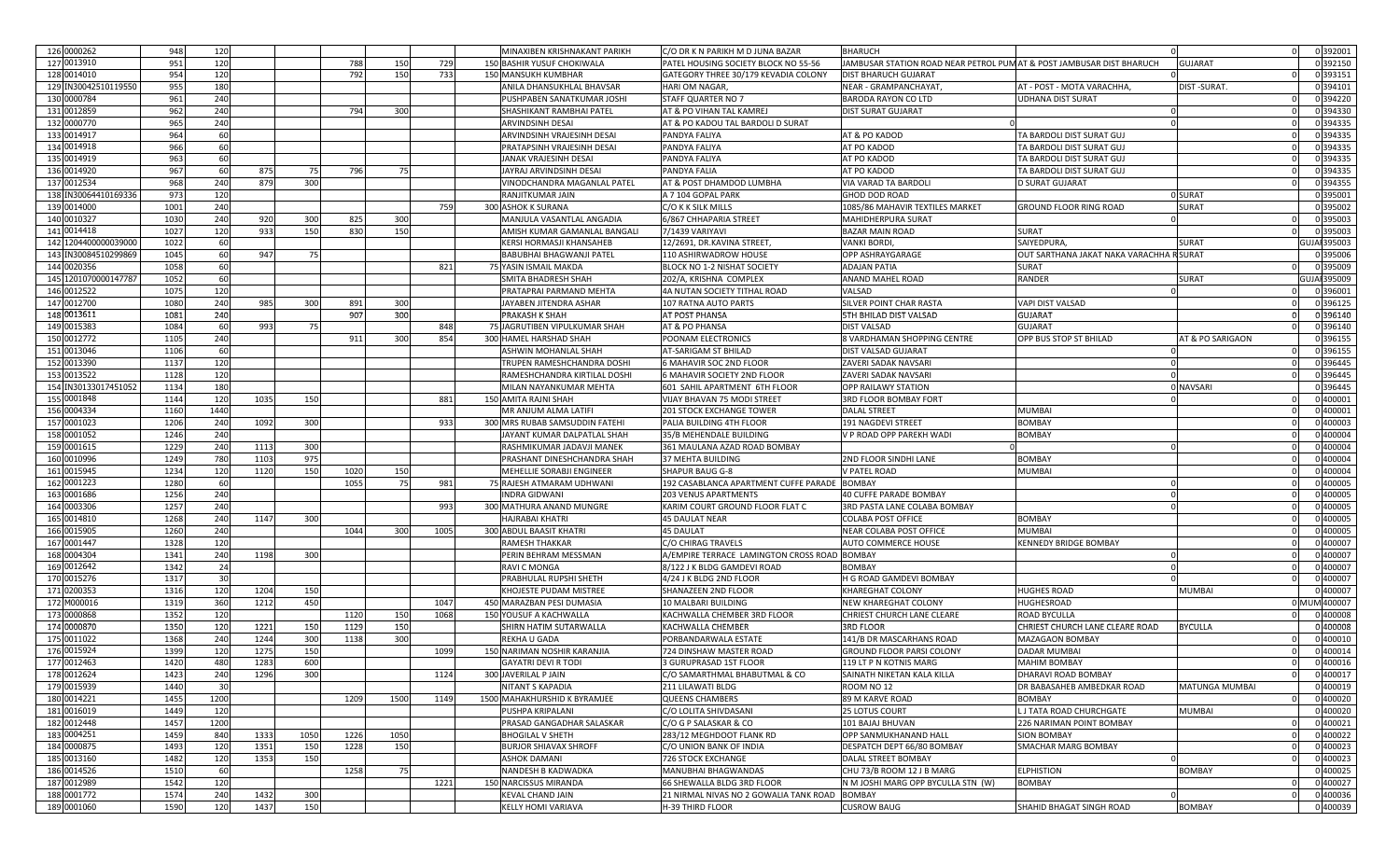| 190 0012148 | 1602 | 120             |      |      | 1328 | 150  | 1261 | 150 AZIZ DAWOOD PABANEY         | JUSSAWALA WADI                          | <b>JUHU BOMBAY</b>               |                                   |                                 | 0 400049   |
|-------------|------|-----------------|------|------|------|------|------|---------------------------------|-----------------------------------------|----------------------------------|-----------------------------------|---------------------------------|------------|
| 191 0012962 | 1603 | 120             |      |      | 1330 | 150  | 1269 | 150 AZIZ DAWOOD PABANEY         | JUSSAWALA WADI                          | <b>JUHU BOMBAY</b>               |                                   |                                 | 0 400049   |
| 192 0001070 | 1626 | 216             |      |      | 1350 | 270  | 1282 | 270 JEHANGIR DHANJISHAW CHOTHIA | <b>9 UNIQUE APT</b>                     | TURNER RD                        | <b>NEAR TATA COLONY</b>           | BANDRA BOMBAY                   | 0 400050   |
| 193 0015178 | 1612 | 30              |      |      |      |      |      | CHANDRESH MEHTA                 | 1002, 10TH FLOOR BEAUNAVISTA            | <b>ST ALLEXUS ROAD</b>           | OFF TURNER ROAD                   | <b>BANDRA WEST</b>              | MUM 400050 |
| 194 0015181 | 1632 | 30              |      |      |      |      |      | <b>CHANDRESH MEHTA</b>          | 1001, 10TH FLOOR, BEAUNAVISTA,          | <b>ST ALLEXUS ROAD</b>           | OFF TURNER ROAD                   | BANDRA WEST                     | MUM 400050 |
| 195 0015184 | 1613 | 30              |      |      |      |      |      | CHANDRESH MEHTA                 | 1001, 10TH FLOOR, BEAUNAVISTA           | ST ALLEXUS ROAD                  | OFF TURNER ROAD                   | BANDRA WEST                     | MUM 400050 |
| 196 0015185 | 1636 | 30              |      |      |      |      |      |                                 |                                         | <b>ST ALLEXUS ROAD</b>           | OFF TURNER ROAD                   | <b>BANDRA WEST</b>              | MUM 400050 |
| 197 0012416 |      |                 |      |      |      |      |      | CHANDRESH MEHTA                 | 1001, 10TH FLOOR, BEAUNAVISTA,          |                                  |                                   | <b>KHAR BOMBAY</b>              |            |
|             | 1658 | 240             |      |      |      |      |      | <b>HARESH BHATIA</b>            | C/O VISHINDEVI BHATIA                   | PLOT NO 579 C WING 1ST FLOOR     | SREE RAM NAGAR COOP SOCY 5TH ROAD |                                 | 0400052    |
| 198 0016027 | 1653 | 360             |      |      |      |      |      | LEELA BHATIA                    | 10-579 C-1ST FLOOR                      | NEW SREE RAMNAGAR COOP SOC       | <b>5TH ROAD KHAR MUMBAI</b>       |                                 | 0 400052   |
| 199 0012853 | 1693 | 360             |      |      | 1394 | 450  | 1334 | 450 PURNIMA A PALEJA            | 21 PEARL PALACE 2ND FLOOR               | 206-A S V ROAD                   | SANTACRUZ WEST BOMBAY             |                                 | 0 400054   |
| 200 0010813 | 1708 | 360             |      |      | 1430 | 450  | 1363 | 450 RAVI R JHAVAR               | 105 RAJ NIKETAN 60                      | BAPU VASHI ROAD VILE PARLE W     | <b>BOMBAY</b>                     |                                 | 0 400056   |
| 201 0014170 | 1716 | 12C             |      |      |      |      |      | SMITA P JOSHI                   | 1/28 SHANTA BHAVAN S V P ROAD           | OPP VILE PARLE RLY STN           | VILE PARLE W BOMBAY               |                                 | 0 400056   |
| 202 0001053 | 1723 | 240             | 1599 | 300  |      |      |      | KANTILAL NIHALCHAND CHODHARI    | AZAD SONALI A BLOCK NO 11               | <b>GUJARATI MANDAL ROAD</b>      | VILE PARLE EAST BOMBAY            |                                 | 0 400057   |
| 203 0001269 | 1741 | 60              |      |      |      |      | 1369 | 75 SUREKHA DAMODAR KULKARNI     | 8 NEETA SOCIETY 5TH ROAD                | TEJPAL SCHEME VILE PARLE         | <b>EAST BOMBAY</b>                |                                 | 0 400057   |
| 204 0012428 | 1769 | 60              | 1611 |      |      |      |      | PRASHANT K                      | E/1102 ABHISHEK APARTMENT               | BEHIND ESIC NAGAR JUHU VARSOVA   | LINK ROAD ANDHERI WEST BOMBAY     |                                 | 0 400058   |
| 205 0016186 | 1776 | 60              |      |      |      |      |      | RANJAN CHANDULAL KUVADIA        | 2-A/19 VIVINA 11 S V ROAD               | <b>NEAR BUS DEPOT</b>            | <b>ANDHERI W MUMBAI</b>           |                                 | 0 400058   |
| 206 0016187 | 1777 | 60              |      |      |      |      |      | RANJAN CHANDULAL KUVADIA        | 2-A/19 VIVINA 11 S V ROAD               | <b>NEAR BUS DEPOT</b>            | <b>ANDHERI W MUMBAI</b>           |                                 | 0 400058   |
| 207 0012558 | 1793 | 864             | 1639 | 1080 | 1505 | 1080 |      | RASIKLAL J THAKKAR              | 201 AAKASH DARSHAN N N ROAD NO 1        | JOGESHWARI EAST BOMBAY           |                                   |                                 | 0 400060   |
| 208 0011066 | 1833 | 240             |      |      |      |      | 1461 | 300 KISHORE KUMAR RATHI         | MEGH BLDG F NO 43 & 44                  | MEGH MALHAR COMPLEX              | OPP ROYAL CHALLENGE RESTAURANT    | <b>ILM CITY ROAD GOREGAON E</b> | 0 400063   |
| 209 0014195 | 1843 | 60              | 1689 |      | 1546 |      |      | SAROJ ARUNKUMAR SHAH            | 46 S V ROAD                             | ABOVE ERA STORES                 | MALAD W BOMBAY                    |                                 | 0 400064   |
| 210 0014196 | 1851 | 60              | 1681 |      | 1553 |      |      | ARUNKUMAR AMRATLAL SHAH         | 46 S V ROAD                             | <b>ABOVE ERA STORES</b>          | MALAD W BOMBAY                    |                                 | 0 400064   |
| 211 0001969 | 1898 | 120             |      |      | 1586 | 150  | 1514 | 150 MRS KANAKAVALLI ANANTH      | A4/B12 AVADHOOT NAGAR                   | C S MARG                         | <b>DAHISAR EAST</b>               | BOMBAY                          | 0 400068   |
| 212 0010246 | 1939 | 12C             |      |      |      |      | 1546 | 150 MANJULA LALIT PARIKH        | 10 MAYANI MANOR ABOVE UNION BANK        | M V RD ANDHERI (E)               | <b>BOMBAY</b>                     |                                 | 0 400069   |
| 213 0011460 | 1905 | 60              | 1755 |      |      |      |      | MANGLA SHANTILAL SHAH           | 1104, NOVA 'B' WING,                    | AKRUTI NIHARIKA SOCIETY          | OFF. N S PHADKE MARG,             | ANDHERI (EAST) MUMBAI.          | 0 400069   |
| 214 0012970 | 1926 | 240             |      |      |      |      |      | ANAND SUJANKUMAR SAMPAT         | <b>16D LAXMI ESTATES</b>                | OLD NAGARDAS ROAD                | ANDHERI EAST BOMBAY               |                                 | 0 400069   |
| 215 0001498 | 1954 | 120             | 1775 | 150  |      |      |      | SARAH MATHEWS CHACKO            | 5/46 B SINDHI SOCIETY CST ROAD          | <b>CHEMBUR BOMBAY</b>            |                                   |                                 | 0 400071   |
| 216 0004122 | 1952 | 12C             |      |      | 1637 | 150  | 1559 | 150 JANAKI N SHASTRI            | PLOT NO 83 C BLOCK NO 7                 | SAUMITRA GOVANDI ROAD            | <b>CHEMBUR BOMBAY</b>             |                                 | 0 400071   |
| 217 0014038 | 1971 | 12C             |      |      | 1651 | 150  | 1573 | 150 PALLAVI M MEHTA             | 227/5985 PANT NAGAR                     | GHATKOPAR EAST BOMBAY            |                                   |                                 | 0 400075   |
| 218 0015041 | 2014 | 72              |      |      | 1694 |      |      |                                 | 126/127 HANSA APPARTMEN                 | <b>GARODIA NAGAR GHATKOPAR I</b> |                                   |                                 | 0 400077   |
|             |      |                 | 1807 |      |      |      |      | ANITA M BHANUSHAL               |                                         |                                  | <b>BOMBAY</b>                     |                                 |            |
| 219 0015042 | 2026 | 96              | 1817 | 120  | 1688 | 120  |      | MANOJ D BHANUSHALI              | 126/127 HANSA APPARTMENT                | GARODIA NAGAR GHATKOPAR E        | <b>BOMBAY</b>                     |                                 | 0 400077   |
| 220 0015700 | 2009 | 12 <sub>C</sub> | 1831 | 150  |      |      |      | DIPAK M SHAH                    | 22 SMITA 3RD FLOOR                      | R B MEHTA MARG                   | <b>GHATKOPAR EAST MUMBAI</b>      |                                 | 0 400077   |
| 221 0015987 | 2030 | 120             | 1833 | 150  |      |      |      | SHAILA K SOMAIYA                | B-8/157 SAGAR DARSHAN                   | CHITRANJAN COLONY                | RAJAWADI VIDHYA VIHAR (E)         | <b>MUMBAI</b>                   | 0 400077   |
| 222 0016209 | 1980 | 12C             |      |      |      |      |      | UMESH M SHAH                    | 10 PRAKASH PLOT NO 196                  | 60 FEET ROAD                     | <b>R B MEHTA MARG</b>             | <b>GHATKOPAR E MUMBAI</b>       | 0 400077   |
| 223 0014610 | 2045 | 12(             | 1863 | 150  |      |      | 1635 | 150 ZUBIN SHAPUR JABBER         | 86/11 GODREJ COLONY                     | <b>CREEK SIDE</b>                | <b>VIKHROLI E BOMBAY</b>          |                                 | 0 400079   |
| 224 0014465 | 2047 | 12C             | 1885 | 150  |      |      | 1643 | 150 JITEN S BHAYANI             | 1003 DR R D ROAD                        | 13 ANAND DEEP                    | <b>MULUND WEST</b>                | BOMBAY                          | 0 400080   |
| 225 0013751 | 2094 | 12C             | 1909 | 150  |      |      | 1679 | 150 KESHAV KUMAR                | CONTROL ROOM ROD/CIRUS BARC             | TROMBAY BOMBAY                   |                                   |                                 | 0 400085   |
| 226 0001367 | 2125 | 12C             |      |      |      |      |      | ANIL KESHAV MITHBAVKAR          | 76/603 MOTILAL NAGAR PART 111RD         | M G ROAD GOREGAON WEST           | <b>BOMBAY</b>                     |                                 | 0 400090   |
| 227 0014030 | 2126 | 12 <sub>C</sub> |      |      |      |      |      | MOHAMMED ATEEQ SHEIKH           | B15/8 NAGAR B M C COLONY                | <b>GOREGAON WEST BOMBAY</b>      |                                   |                                 | 0 400090   |
| 228 0001115 | 2144 | 120             | 1969 | 150  |      |      |      | AJIT MANJUNATH KAMATI           | B-102 MANGESH APTS                      | SAINATH NAGAR OFF ROAD           | <b>BORIVALI WEST BOMBAY</b>       |                                 | 0 400092   |
| 229 0011718 | 2153 | 30 <sup>c</sup> |      |      |      |      | 1737 | 375 GOVIND TEJUMAL SADNANI      | D-401 NEW ASHOK NAGAR B                 | VAZIRA NAGAR                     | OPP GANAPATI TEMPLE GORAI ROAD    | BORIVALI WEST MUMBAI            | 0 400092   |
| 230 0012415 | 2135 | 240             |      |      |      |      |      | SUDHA KIRAN BHANSALI            | <b>B-15 NILKANTH NAGAR</b>              | S V ROAD NR KORA KENDRA          | BORIVALI WEST BOMBAY              |                                 | 0 400092   |
| 231 0013388 | 2137 | 60              |      |      |      |      |      | RAJANIKANT M GANDHI             | D 202 PREMNAGAR NO 4 MANDPESHWAR RD     | <b>BORIVLI W BOMBAY</b>          |                                   |                                 | 0 400092   |
| 232 0013438 | 2148 | 120             |      |      |      |      | 1713 | 150 HARAKCHAND T SAVLA          | 31 HARI DARSHAN                         | OPP ST ANNIER SCHOOL Z T ROAD    | <b>BORIVALI WEST BOMBAY</b>       |                                 | 0 400092   |
| 233 0014348 | 2147 | 120             | 1949 | 150  | 1817 | 150  |      | BIPIN JAYANTILAL SHAH           | B/303 NILESH                            | HARIDAS NAGR SHIMPOLI RD         | <b>BORIVLI WEST</b>               | BOMBAY                          | 0 400092   |
| 234 0014402 | 2161 | 12C             |      |      |      |      |      | ARUN MAGANLAL VAISHNAW          | 2/19 SHRI NAGAR BUILDING                | CHANDRAWAR KAR LINE              | <b>BORIVLI WEST</b>               | BOMBAY                          | 0 400092   |
| 235 0010559 | 2186 | 180             |      |      |      |      |      | MOHANLAL DAGA                   | 308 PANCHVATI II WING B                 | RAHEJA COLONY MALAD EAST         | <b>BOMBAY</b>                     |                                 | 0 400097   |
| 236 0014124 | 2201 | 240             |      |      | 1855 | 300  | 1767 | 300 VADILAL LAXMICHAND          | 17 RASIK KUNJ NUTAN APT ASHOK NAGAR     | <b>KANDIVALI E BOMBAY</b>        |                                   |                                 | 0 400101   |
| 237 0001725 | 2205 | 120             |      |      |      |      | 1772 | 150 BATUL HUSEINI TINWALA       | SURYA CO OP HSG SOC                     | B/16 FLAT NO 102 1ST FLOOR       | OSHIWARA JOGESWARI WEST           | BOMBAY                          | 0 400102   |
| 238 0013968 | 2213 | 60              |      |      |      |      |      | NAYNA PARIKH                    | 5/17 JAWAHAR NAGAR NAND BHUVAN          | S V ROAD GOREGAON WEST           | <b>BOMBAY</b>                     |                                 | 0 400104   |
| 239 0012685 | 2233 | 12(             |      |      |      |      |      | <b>DINESH SUPEKAR</b>           | 21-B BUILDING SOPAN                     | VEER SAVARKAR MARG THANE         |                                   |                                 | 0 400602   |
| 240 0013574 | 2251 | 120             |      | 150  | 1907 | 150  |      | VARSHA VASANT GALUGADE          | 101 SHRAMJIVI 1ST FLOOR SATRATHI        | URAN                             |                                   |                                 | 0 400702   |
| 241 0015466 |      | 30 <sub>C</sub> | 2055 |      |      |      |      |                                 |                                         |                                  | <b>DIST RAIGAD</b>                |                                 |            |
|             | 2280 |                 |      |      |      |      |      | <b>BHARAT J JAIN</b>            | <b>DATAR AALI</b>                       | OPP LIMAYE WADI                  | <b>PEN</b>                        | DIST RAIGAD                     | 0 402107   |
| 242 0013081 | 2291 | 120             |      |      |      |      |      | NIRMALA BANWARILAL GUPTA        | 190 G WARD LONAVLA                      | <b>DIST PUNE</b>                 |                                   |                                 | 0 410401   |
| 243 0000614 | 2294 | 216             |      |      |      |      | 1850 | 270 SHOBHA RAJWANI              | C/O BANK OF BARODA                      | PUNE CAMP BRANCH                 | P B NO 39 2 MOLEDINA ROAD         | <b>PUNE</b>                     | 0 411001   |
| 244 0000644 | 2316 | 120             |      |      |      |      |      | SWATI SHINGAVI                  | SURATNA MANAKARNIKA SOCIETY             | CHINTAMANI NAGAR SAHAKAR         | NAGAR NO 2 PUNE                   |                                 | 0411009    |
| 245 0014393 | 2325 | 120             |      |      |      |      |      | SAMBHAJI NAMDEO PAWAR           | F/E 103 PARVATI NAGAR                   | VITHAL WADI PUNE                 |                                   |                                 | 0411030    |
| 246 0014821 | 2340 | 60              |      |      | 1981 | 75   | 1884 | 75 KHEMCHAND M RATHOD           | <b>B-310 KALPATARU PLAZA</b>            | BEHIND ROMOSHI GATE              | 224 BHAWANI PETH                  | PUNE                            | 0 411042   |
| 247 0014340 | 2378 | 120             | 2173 | 150  | 2015 | 150  |      | RAJARAM NARAYAN PATIL           | <b>AKSHAY HOSPITAL</b>                  | PALUS TAL TASGAON                | <b>DIST SANGLI</b>                |                                 | 0416310    |
| 248 0014339 | 2380 | 12C             |      |      |      |      |      | NANDINI RAJENDRA BHOSALE        | <b>BELE CHAMBERS</b>                    | <b>VISHRAM BAUG</b>              | SANGLI                            |                                 | 0416415    |
| 249 0014467 | 2394 | 120             | 2191 | 150  |      |      |      | DEEPALI DILIP DONGARKAR         | <b>B-7 FIRST FLOOR NEELKANTH PRABHA</b> | NEAR S K PATIL ENGLISH SCHOOL    | <b>AYRE ROAD</b>                  | DAMBIVALI E                     | 0 421201   |
| 250 0014215 | 2404 | 60              |      |      | 2046 | 75   |      | J VENKATRAMAN                   | 7 2ND FLOOR KAUSTUBH CO-OP HSG SOC      | JAI HIND COLONY GUPTE ROAD       | <b>DOMBIVLI WEST</b>              |                                 | 0421202    |
| 251 0015908 | 2405 | 60              |      |      | 2038 | 75   | 1947 | 75 FRANCIS PELLISSERY           | 309 JAYESH KRUPA                        | <b>GOKHALE ROAD</b>              | <b>DOMBIVLI WEST</b>              |                                 | 0421202    |
| 252 0011307 | 2416 | 240             |      |      |      |      |      | <b>VIJAYA SATISH JAIN</b>       | PARALI MOKA AT POST WADA                | <b>D THANE</b>                   |                                   |                                 | 0421303    |
| 253 0012611 | 2418 | 240             |      |      |      |      |      | M V GANAPATHY                   | D/6 FLAT NO 502 5TH FLOOR               | THE HIMGIRI CO OP HSG SOC LTD    | LOK DHARA KALYAN EAST             | <b>DIST THANE M S</b>           | 0421306    |
|             |      |                 |      |      |      |      |      |                                 |                                         |                                  |                                   |                                 |            |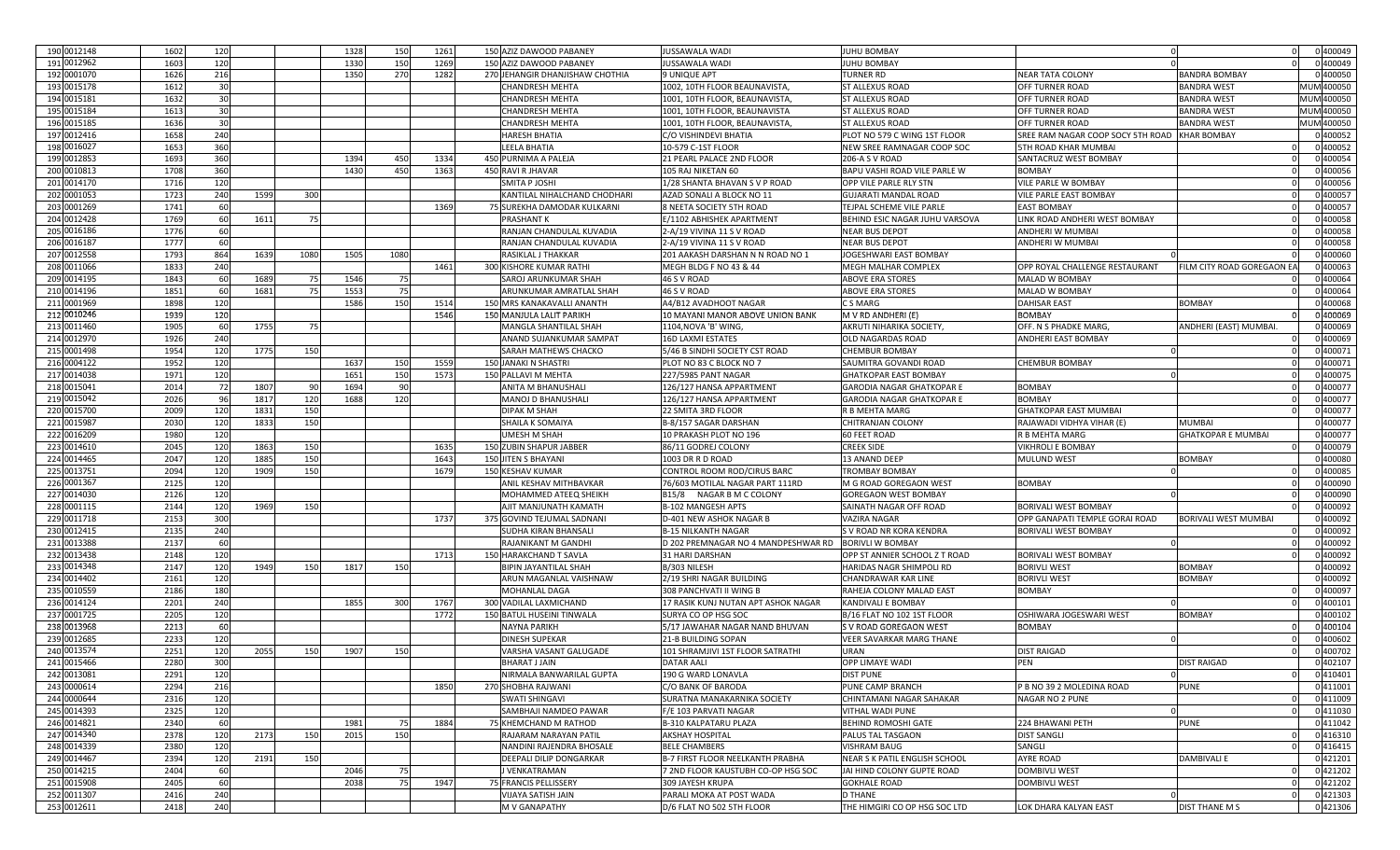| 254 IN30075711223997                | 2421         | 120        |      |                 |      |      |      | SHRIKANT MADHUKAR PURANIK                      | C-6 DEV MANGALMURTI COOP HSG SOC LTD              | <b>MANDA TITWALA</b>                   |                                         | <b>O DIST THANE</b>   | 0421605                  |
|-------------------------------------|--------------|------------|------|-----------------|------|------|------|------------------------------------------------|---------------------------------------------------|----------------------------------------|-----------------------------------------|-----------------------|--------------------------|
| 255 0001965                         | 2434         | 240        |      |                 | 2069 | 300  |      | <b>SUNIL SACHDEV</b>                           | SANT KANWARAM SOCIETY 12 A ANAND ROAD DEVLALI     |                                        |                                         |                       | 0422401                  |
| 256 0000858                         | 2438         | 240        | 2232 | 300             |      |      |      | PUNAM CHAND P MALU                             | 139 TILAK ROAD                                    | P B NO 9 MALEGAON DIST                 | NASIK                                   |                       | 0423203                  |
| 257 0015800                         | 2457         | 480        |      |                 |      |      | 1989 | 600 RAMNARAYAN LUNKARAN AGRAAWAL               | SAMARTHA NAGAR                                    | KANNAD DIST AURANGABAD                 |                                         |                       | 0 431103                 |
| 258 0013453                         | 2472         | 120        | 2262 | <b>150</b>      | 2103 | 150  |      | <b>ASHOK L JASHNANI</b>                        | BLOCK NO 238 MAIN ROAD                            | JARIPATKA NAGPUR                       |                                         |                       | 0 440014                 |
| 259 0000392                         | 2504         | 240        |      |                 |      |      |      | MRS RAJSHRI JAGA                               | <b>BLOCK G SHUBH COMPLEX</b>                      | MANISHPURI INDORE M P                  |                                         |                       | 0452001                  |
| 260 0012831                         | 2506         | 120        |      |                 |      |      | 2028 | 150 KAILASH CHAND JAIN                         | 128/B JAIN COLONY                                 | INDORE                                 |                                         |                       | 0 452001                 |
| 261 0013769                         | 2505         | 120        |      |                 |      |      |      | <b>GURMEET SINGH NARANG</b>                    | 355R KHATIWALA TANK                               | <b>INDORE M P</b>                      |                                         |                       | 0 452001                 |
| 262 1301760000180010                | 2512         | 120        |      |                 |      |      |      | PRADEEP KUMAR JAIN                             | 128-B, JAIN COLONY                                |                                        |                                         | 0 INDORE              | M P 452009               |
| 263 0014502                         | 2542         | 120        |      |                 |      |      |      | SANJAY JHAWAR                                  | 205, SHRISHTI APARTMENT                           | KHERA PATI ROAD                        |                                         |                       | GWAI 474002              |
| 264 0013614                         | 2546         | 60         |      |                 |      |      | 2068 | 75 MANJUDEVI GOYAI                             | C/O GOYAL AGENCIES                                | HANUMAN CHOWK BALAGHAT                 |                                         |                       | 0 481001                 |
| 265 0020363                         | 2545         | 120        | 2331 | 150             |      |      |      | SAPNADEVI SON                                  | M/S SURESH MEDICAL STORES                         | <b>BUS STAND ROAD</b>                  | BALAGHAT                                | M P                   | 0 481001                 |
|                                     |              |            |      |                 |      |      |      |                                                |                                                   |                                        |                                         |                       | 0 490006                 |
| 266 0014414                         | 2556         | 120        |      |                 |      |      |      | A J KURUVILLA                                  | QR NO 3A STREET -19                               | SECTOR-10 BHILAI                       | M P                                     |                       | 0 49500                  |
| 267 0013697                         | 2565         | 240        | 2343 | 30 <sup>c</sup> |      |      | 2081 | 300 ROHITASWA BAAJPAI                          | C/O R K BAJPAI                                    | JUNI LINE BILASPUR M P                 |                                         |                       |                          |
| 268 0011306                         | 2575         | 60         |      |                 | 2192 |      | 2092 | <b>75 V JANAKASUTHA</b>                        | FLAT NO 102                                       | SAI SAMRAT RESIDENCY                   | HANUMANJI COLONY                        | (BEHIND CENTRE POINT) | <b>SECUI 500009</b>      |
| 269 IN30039417479744                | 2573         | 180        |      |                 |      |      |      | JANAKASUTHA VENKATARAMANI                      | FNO 102 SAI SAMRAT RESIDENCY                      | HANUMANJI COLONY                       | BOWENPALLY WARD NO 1 CIRCLE VIII        | SECUNDERABAD          | 0 500009                 |
| 270 IN30177410235497                | 2585         | 240        |      |                 |      |      |      | Chalasani Bhavani                              | F No 303 Kakatiya Mansion                         | Opp Hockey Grounds                     | Shanti Nagar Masab Tank                 | Hyderabad             | 0 500028                 |
| 271 0014117                         | 2596         | 120        |      |                 |      |      |      | G CHANDRA SEKHAR REDDY                         | C/O SPIRAL TUBES PVT LTD                          | P-4/3 ROAD NO 2                        | D A NACHARAM                            | HYDERABAD             | 0 500076                 |
| 272 0013579                         | 2605         | 480        | 2386 | 60C             |      |      |      | LAKHMICHAND KHYANI                             | USHA AGENCIES NEAR PITCURE PALACE                 | POST BOX 9 NIZAMABAD                   |                                         |                       | 0 503001                 |
| 273 0014895                         | 2613         | 60         |      |                 |      |      |      | G VEENA                                        | 9-6 MAIN ROAD                                     | <b>GUNTAKAL</b>                        |                                         |                       | 0 515801                 |
| 274 0012660                         | 2620         | 240        |      |                 |      |      |      | POTTI BHASKARA RAO                             | C/O SRI HANUMAN DALL MILI                         | <b>B-1 INDUSTRIAL ESTATE GUNTUR</b>    |                                         |                       | 0 522001                 |
| 275 0003782                         | 262          | 120        | 2402 | 150             | 2237 | 150  |      | RAMESH KUMAR K                                 | SRI RAMESH NILAYAM 30/108 BALAJI NAGAR            | 3RD MAIN ROAD NELLORE                  |                                         |                       | 0 524002                 |
| 276 0200307                         | 2644         | 120        |      |                 |      |      | 2142 | 150 ROHAN GERAR DOMINICK                       | 15/2 HOSPITAL ROAD                                | SHIVAJI NAGAR                          | BANGALORE                               |                       | 0 560001                 |
| 277 IN30018311991365                | 2646         | 180        |      |                 |      |      |      | <b>BEDE JUSTIN DOMINICK</b>                    | 15/2, HOSPITAL ROAD                               | SHIVAJI NAGAR                          |                                         | 0 BANGALORE           | 0 560001                 |
| 278 0002345                         | 2664         | 120        |      |                 |      |      | 2158 | 150 M S CHANDRASHEKARA SETTY                   | NO 2 GROUND FLOOR K T APARTMENT                   | NO 22 & 23 SUBRAMANYA TEMPLE STREET    | V V PURAM BANGALORE                     |                       | 0 560004                 |
| 279 0002212                         | 2680         | 240        |      |                 |      |      |      | P SRINIVASAN                                   | NO 196/44 4TH CROSS K N EXTN YESHWANTHPUBANGALORE |                                        |                                         |                       | 0 560022                 |
| 280 0002213                         | 2681         | 240        |      |                 |      |      |      | S RADHAKRISHNAN                                | NO 196/44 4TH CROSS                               | K N EXTN YESHWANTHPUR                  | BANGALORE                               |                       | 0 560022                 |
| 281 0003103                         | 2717         | 240        | 2487 | 300             |      |      |      | <b>MYTHILY LAKSHMIKANTAN</b>                   | 717 24TH MAIN                                     | J P NAGAR VI PHASE                     | BANGALORE                               |                       | 0 560078                 |
| 282 IN30267931878993                | 2718         | 480        |      |                 |      |      |      | <b>BHARATKUMAR PAREKH</b>                      | NO 195 01ST FLOOR                                 | 12TH CRS 17TH MN RD                    | J P NAGAR IIND PHASE                    | BANGALORE             | 0 560078                 |
| 283 0014297                         | 2730         | 60         | 2500 | -75             | 2333 | -75  |      | <b>GEMBALI SEETARAJU</b>                       | C/O DR H N KOTA                                   | SOQ 16 BRISTAL QTRS                    | OLD MADRAS ROAD                         | BANGALORE             | 0 560093                 |
| 284 1201060000631231                | 2741         | 120        |      |                 |      |      |      | <b>SURYA PRAKASH K</b>                         | KALIKAMBA TEMPLE ROAD                             | AMRUTHAVARSHINI BAKTA NAGARI           | NR EXTENSION, CHINTAMANI                | KOLAR                 | KARN 563125              |
| 285 0002266                         | 2746         | 240        |      |                 |      |      |      | <b>H K SATYANARAYANA</b>                       | JAGRUTHI NO 179                                   | T K LAYOUT SARASWATHI PURAM            | MYSORE                                  |                       | 0 570023                 |
| 286 0020370                         | 2767         | 120        | 2530 | 150             | 2361 | 150  |      | <b>GANAPATHI KOGGA KHARVI</b>                  | NEAR MAHAKALI TEMPLE                              | KHARVIKERI                             | KUNDAPURA UDUPI DIST                    | KARNATAKA             | 0 576201                 |
| 287 0010080                         | 2773         | 480        | 2536 | 600             |      |      |      | M M BADERUNNISA                                | JOWHAR INVESTMENTS                                | HOSAHALLIPET CHIKMAGALUR               | KARNATAKA                               |                       | 0 577130                 |
| 288 0003723                         | 2835         | 120        |      |                 |      |      |      | SUSHILA H NICHANI                              | 14 C F RAHEJA COMPLEX                             | 834 MOUNT ROAD MADRAS                  |                                         |                       | 0 600002                 |
| 289 0002971                         | 2837         | 240        | 2596 | 30C             | 2424 | 300  |      | MAHENDRA KUMAR S DOLIA                         | 24 RAGHUNAYAKALU STREET MADRAS                    |                                        |                                         |                       | 0 600003                 |
| 290 0002946                         | 2867         | 360        |      |                 |      |      |      | AR LAKSHMANAN                                  | 2 NEELAKANDA METHA STREET                         | T NAGAR MADRAS                         |                                         |                       | 0 600017                 |
| 291 0013106                         | 2871         | 480        |      |                 |      |      |      | ALAMELU KOTISWARAN                             | 180 ST MARYS RD                                   | <b>MADRAS</b>                          |                                         |                       | 0 600018                 |
| 292 0003731                         | 289          | 240        |      |                 |      |      | 2343 | 300 NILAKANTAN S                               | 1 DR M VARADARAJAN STREET                         | VIJAYALAKSHMIPURAM AMBATTUR            | <b>MADRAS</b>                           |                       | 0 600053                 |
| 293 0003824                         | 2895         | 120        |      |                 |      |      |      | DALJEET SINGH DADHA                            | C/O M/S HAPPY TEXTILE AGENCY                      | <b>26 ELEPHANT GATE STREET</b>         | <b>MADRAS</b>                           |                       | 0 600079                 |
| 294 0012256                         | 2914         | 120        |      |                 | 2485 | 150  |      | <b>M RUKMANI</b>                               | 61 H SUBBIAH KALAVASAL STREET                     | SILUVATTUR ROAD                        |                                         | DINDIGUL              | 0 624001                 |
| 295 0003815                         |              |            |      |                 |      |      | 2380 |                                                |                                                   |                                        | P B NO 48                               |                       | 0 632104                 |
|                                     | 2932         | 120        |      |                 |      |      |      | 150   ARUL CHELVAN                             | <b>CANARA BANK</b>                                | VIRINCHIPURAM                          |                                         |                       |                          |
| 296 0003785                         | 2933         | 120        | 2680 | 150             | 2503 | 150  |      | <b>G GANES MULL</b>                            | 19 ALANGAYAM ROAD TIRUPATTOR N A                  |                                        |                                         |                       | 0 635001                 |
| 297 0013530                         | 2954         | 120        |      |                 |      |      |      | PARAMESWARAN MUTTALAMPET                       | SREYAS 17/1193 SABHA SCHOOL                       | CROSS ROAD CALICUT KERALA              |                                         |                       | 0 673004                 |
| 298 0013843                         | 2953         | 120        |      |                 |      |      |      | PARAMESWARAN MUTHALAMPET                       | SREYAS SABHA SCHOOL CROSS ROAD                    | 17/1193 CALICUT KERALA                 |                                         |                       | 0 673004                 |
| 299 IN30023910375418                | 2974         | 240        | 2717 | 300             |      |      |      | MATHEW A J                                     | <b>ALAPPATTU HOUSE</b>                            | PARAMPUZHA P O                         | KOTTAYAM                                | KERALA                | 0 686032                 |
| 300 0003039                         | 3014         | 360        | 2725 | 45C             |      |      |      | <b>SAROJ GUPTA</b>                             | C/O EMAMI PAPER MILLS LTD                         | 8 BENTINCK STREET 10TH FLOOR           | CALCUTTA                                |                       | 0 700001                 |
| 301 0003630                         | 2993         | 120        |      |                 | 2566 | 150  | 2452 | 150 TULSI JETHWANI                             | C/O M/S MONARCH ELECTRONICS                       | 7 RABINDRA SARANI                      | CALCUTTA                                |                       | 0 700001                 |
| 302 0012407                         | 3012         | 480        |      |                 |      |      |      | BASANT KUMAR MUNDHRA                           | M/S TIRUMALA SALES CORPN                          | 34 STRAND ROAD GROUND FLOOR            | CALCUTTA                                |                       | 0 700001                 |
| 303 0012571                         | 2999         | 480        |      |                 |      |      |      | REKHA KALANI                                   | C/O R L KALANI                                    | 14/2 OLD CHIANA BAZAR STREET           | ROOM NO 422 CALCUTTA                    |                       | 0 700001                 |
| 304 0014236                         | 2991         | 0.6        |      |                 |      |      |      | PRAMOD KUMAR KOTHARI                           | 146/2 OLD BAZAR STREET                            | CALCUTTA                               |                                         |                       | 0 700001                 |
| 305 0015251                         | 2992         | 0.6        |      |                 |      |      | 2434 | 0.75 BHAWAR LAL GANG                           | C/O G P JAJU & CO                                 | 11 POLLOCK STREET CALCUTTA             |                                         |                       | 0 700001                 |
| 306 0003396                         | 3019         | 120        |      |                 |      |      | 2461 | 150 DR PURUSHOTTAM PRAKASH GUPTA               | 16 PATHURIA GHATA STREET CALCUTTA                 |                                        |                                         |                       | 0 700006                 |
| 307 0003618                         | 3042         | 120        |      |                 | 2600 | 150  | 2474 | 150 PARWATI DEVI KABRA                         | C/O BIDYA DHAR KABRA 68 COTTON STREET             | CALCUTTA                               |                                         |                       | 0 700007                 |
| 308 0003642                         | 3028         | 241.2      | 2784 | 301.5           |      |      | 2467 | 301.5 PURUSHOTTAMLAL KHAITAN                   | C/O GULRAJ RAM NIWAS 132 COTTON STREET            | CALCUTTA                               |                                         |                       | 0 700007                 |
| 309 0014556                         | 3046         | 120        | 2776 | <b>150</b>      | 2604 | 150  |      | <b>ANITA CHAUDHARY</b>                         | C/O KRISHNA BHAWAN                                | 21 SIR HARI RAM GOENKA STREET          | <b>CULCUTTA</b>                         |                       | 0 700007                 |
| 310 0016034                         | 3043         | 0.6        |      |                 | 2599 | 0.75 |      | SAILENDRA LALL SEAL                            | <b>44 SIKDAR PARA STREET</b>                      | CALCUTTA                               |                                         |                       | 0 700007                 |
| 311 0200319                         | 3045         |            |      |                 | 2597 | 3.75 | 2471 | 3.75 SIPRA SEAL                                | <b>44 SIKDARPARA STREET</b>                       | <b>KOLKATA</b>                         |                                         | C                     | 0 700007                 |
| 312 0003420                         | 3054         | 120        |      |                 |      |      |      | SHAKUNTALA DEVI                                | <b>3A UTTARAYAN</b>                               | 308 RAJA RAMMOHAN                      | ROY ROAD                                |                       | KOLK/700008              |
| 313 0003523                         |              |            |      |                 |      |      |      | RAJENDRA KUMAR JAIN                            | C/O GAJ KUMAR BROTHERS 5 LENINSARANI              | CALCUTTA                               |                                         |                       | 0 700013                 |
|                                     | 3057         | 240        |      |                 |      |      |      |                                                |                                                   |                                        |                                         |                       |                          |
| 314 0004182                         | 3075         | 240        |      |                 |      |      |      | <b>SANGI LALTHAN</b>                           | A/1 FLAT NO 9                                     | 16 DOVER LANE                          | KOLKATA                                 |                       | 0 700029                 |
| 315 0003571                         | 3096         | 240        |      |                 | 2645 | 300  | 2518 | 300 RAJESH BAJAJ                               | BAJAJ KUNJ C 118 BANGUR AVENUE                    | CALCUTTA                               |                                         |                       | 0 700055                 |
|                                     |              |            |      |                 |      |      |      |                                                |                                                   |                                        | <b>IIRD FLOOR</b>                       |                       |                          |
| 316 L000005<br>317 IN30060110321400 | 3116<br>3124 | 300<br>120 |      |                 |      |      | 2534 | 375 LABH CHAND JAIN HUF<br>PAWAN KUMAR BAGARIA | 4 RAMESHWAR MALIYA<br>32/1                        | I ST BYE LANE<br>SARAT CHATTERJEE ROAD | NEAR CHATTERJEEHAT GOVT QUARTERS HOWRAH |                       | 0 HOW 711101<br>0 711104 |